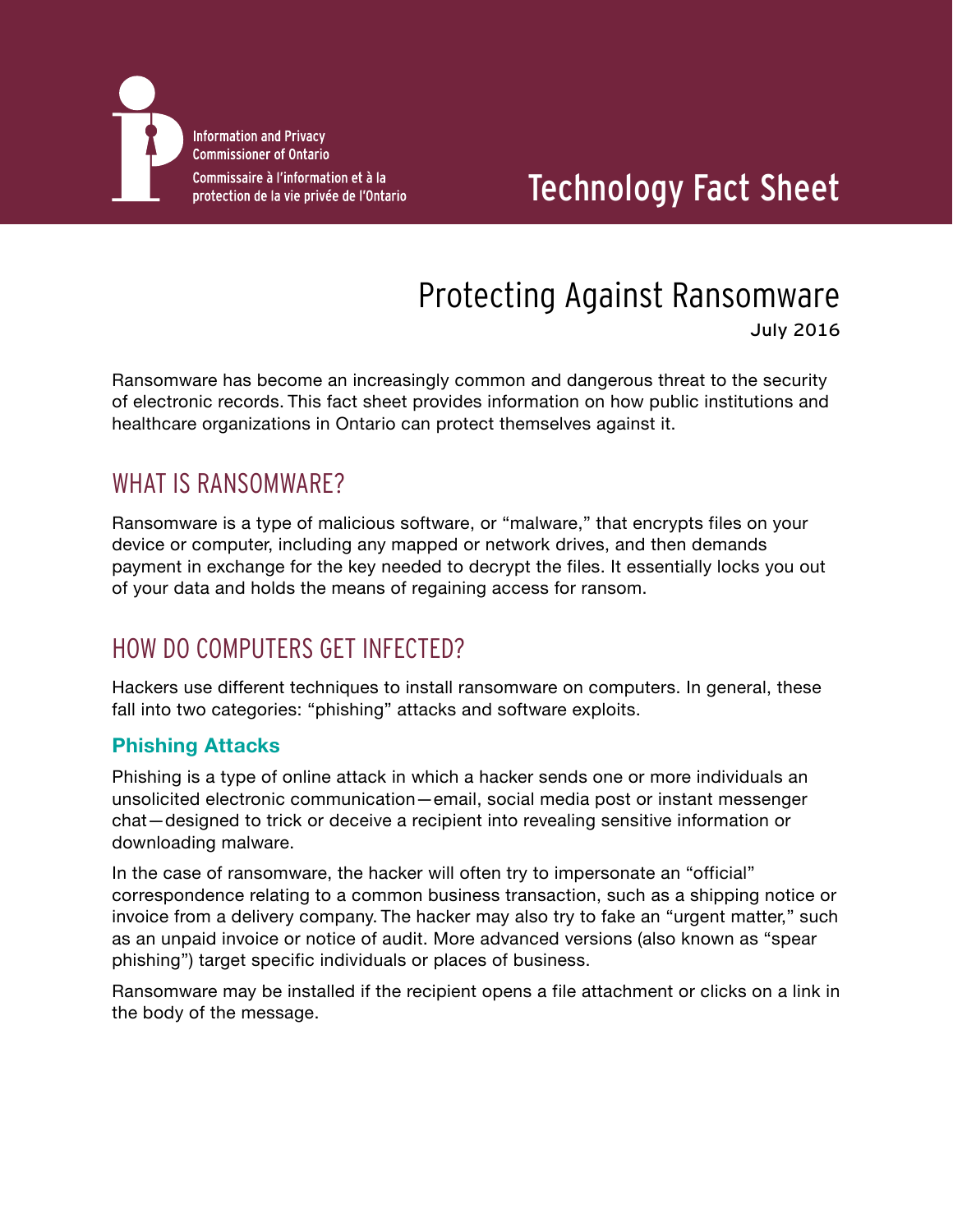#### **Software Exploits**

The programming code used to run the apps and programs on your computer may contain weaknesses which affect their security. Hackers can exploit these weaknesses to install malware on your computer.

In the case of ransomware, it is common for the hacker to infect a website with a number of exploits (also known as an "exploit kit") and try to lure individuals to visit it, either through phishing attacks, pop-ups or by masquerading as a legitimate website.

Ransomware may be installed if you visit a website compromised by hackers and the software on your computer has a weakness known to them.

### PROTECTING YOUR ORGANIZATION

Under Ontario's freedom of information and privacy laws, public institutions must have "reasonable" measures in place to ensure the security of the records held by them and healthcare organizations must do the same with respect to personal health information. To protect against ransomware, you should assess the risk it poses to your data holdings and put in place preventative measures, which may include:

- **Employee training.** Employees should be aware of the threat posed by ransomware, how it gets installed and what they can do to prevent it. For example, employees should know to use caution when opening attachments or clicking on links in emails they were not expecting from outside the organization. When in doubt, verify the legitimacy of the communication before clicking.
- **Data backups.** Electronic records should be backed up regularly. When not in use, backups should be disconnected from the network and stored "off-line." Backups should also be tested periodically to ensure they can restore access to files. The retention period of backups should also be reviewed, taking into consideration the fact that ransomware may run in the background for days before being detected.
- **Antivirus software.** Software used to prevent, detect and remove malware should be installed and set to perform real-time scans, in addition to regularly scheduled scans.
- **Software updates.** All software and operating systems should be updated and patched regularly. Where possible, set updates to be automatic.
- **Email quarantines.** Emails from outside your organization with attachments containing executable files, archive files or files with potentially active content, such as Microsoft (MS) Office documents, should be blocked or quarantined. The recipient should be notified and asked to verify the legitimacy of the email before being granted access.